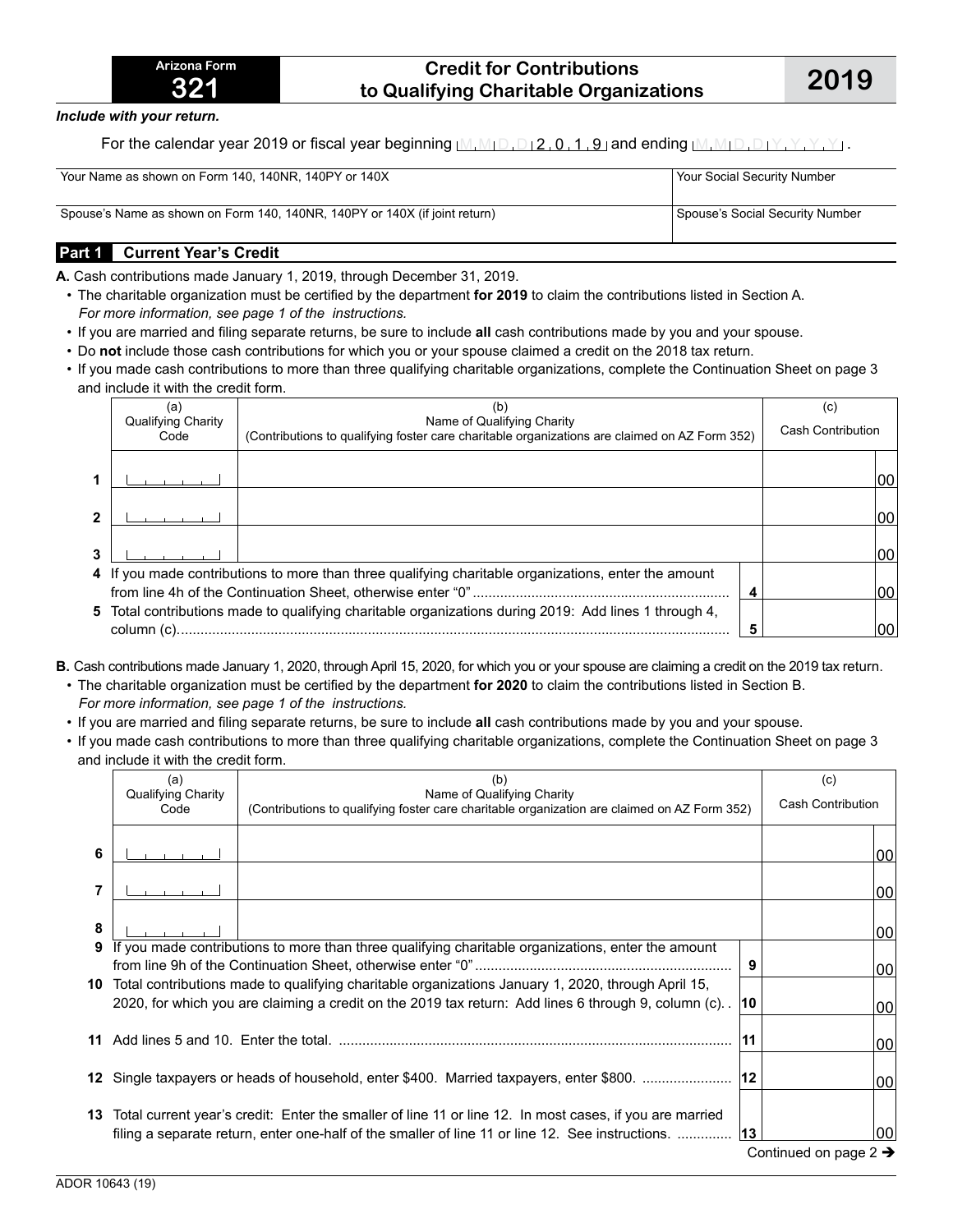|  |  | Your Name (as shown on page 1) |
|--|--|--------------------------------|
|--|--|--------------------------------|

# **Part 2 Available Credit Carryover**

|    | (a)                                       | (b)                                                               | (c)                           |    | (d)                                     |    |
|----|-------------------------------------------|-------------------------------------------------------------------|-------------------------------|----|-----------------------------------------|----|
|    | Taxable Year                              | <b>Original Credit Amount</b>                                     | <b>Amount Previously Used</b> |    | Available Carryover:                    |    |
|    | from which you are<br>carrying the credit |                                                                   |                               |    | Subtract column (c) from<br>column (b). |    |
| 14 | 2014                                      | 00                                                                |                               | 00 |                                         | 00 |
| 15 | 2015                                      | 00                                                                |                               | 00 |                                         | 00 |
| 16 | 2016                                      | 00                                                                |                               | 00 |                                         | 00 |
| 17 | 2017                                      | 00                                                                |                               | 00 |                                         | 00 |
| 18 | 2018                                      | 00                                                                |                               | 00 |                                         | 00 |
|    |                                           | 19 Total Available Carryover: Add lines 14 through 18, column (d) |                               | 19 |                                         | 00 |

## **Part 3 Total Available Credit**

| 20 Current year's credit: Enter the amount from Part 1, line 13. |     |     |
|------------------------------------------------------------------|-----|-----|
|                                                                  | 20  | 00  |
| 21 Available credit carryover from Part 2, line 19, column (d).  |     |     |
|                                                                  | '21 | .00 |
| 22 Total Available Credit: Add line 20 and line 21.              |     |     |
|                                                                  |     | 00  |